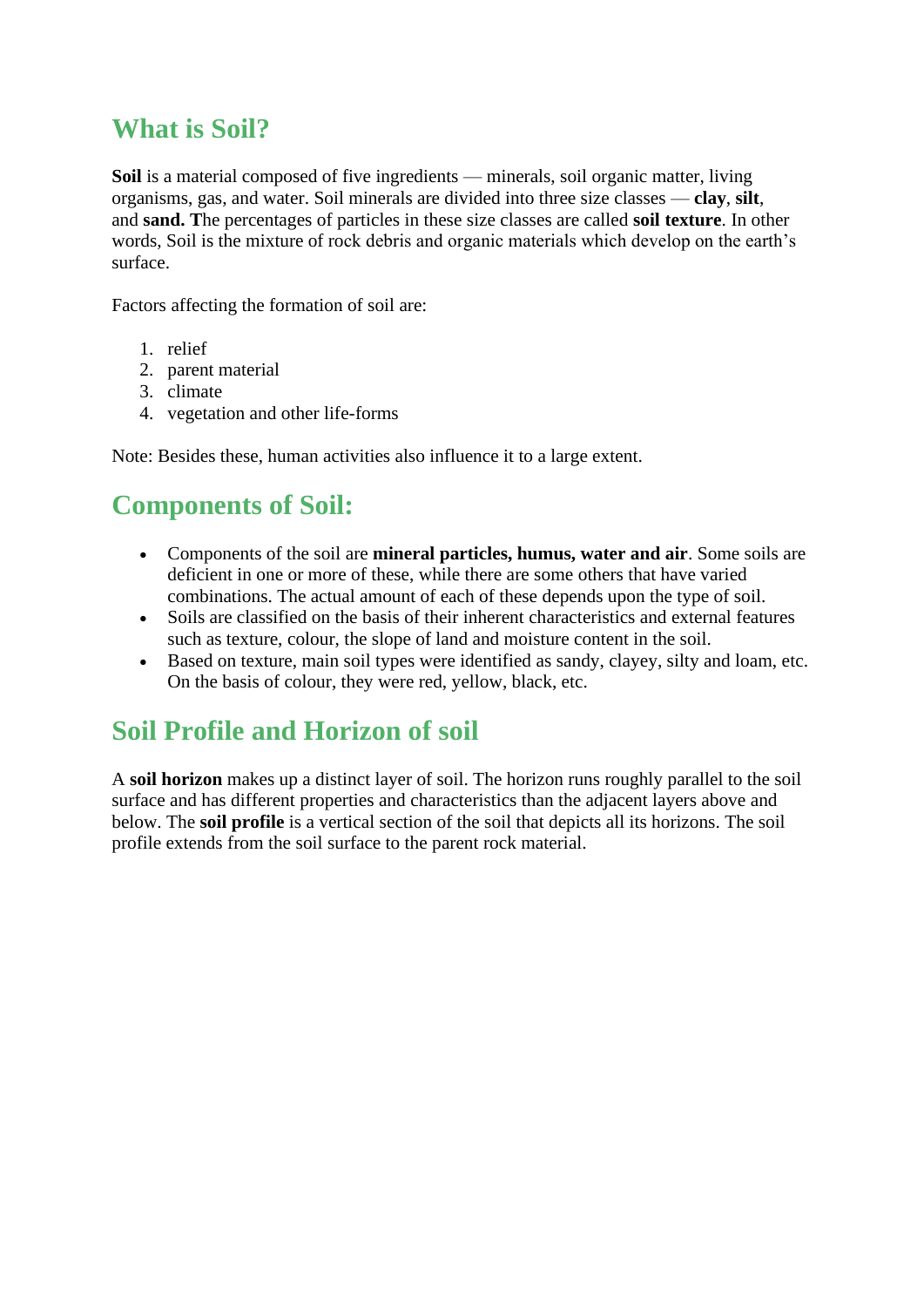

- O Horizon containing a high percentage of soil organic matter.
- A Horizon darkened by the accumulation of organic matter.
- E Horizon formed through the removal (**eluviation**) of clays, organic matter, iron, or aluminium. Usually lightened in colour due to these removals.
- B Broad class used for subsurface horizons that have been transformed substantially by a soil formation process such as colour and structure development; the deposition (**illuviation**) of materials such as clays, organic matter, iron, aluminium, carbonates,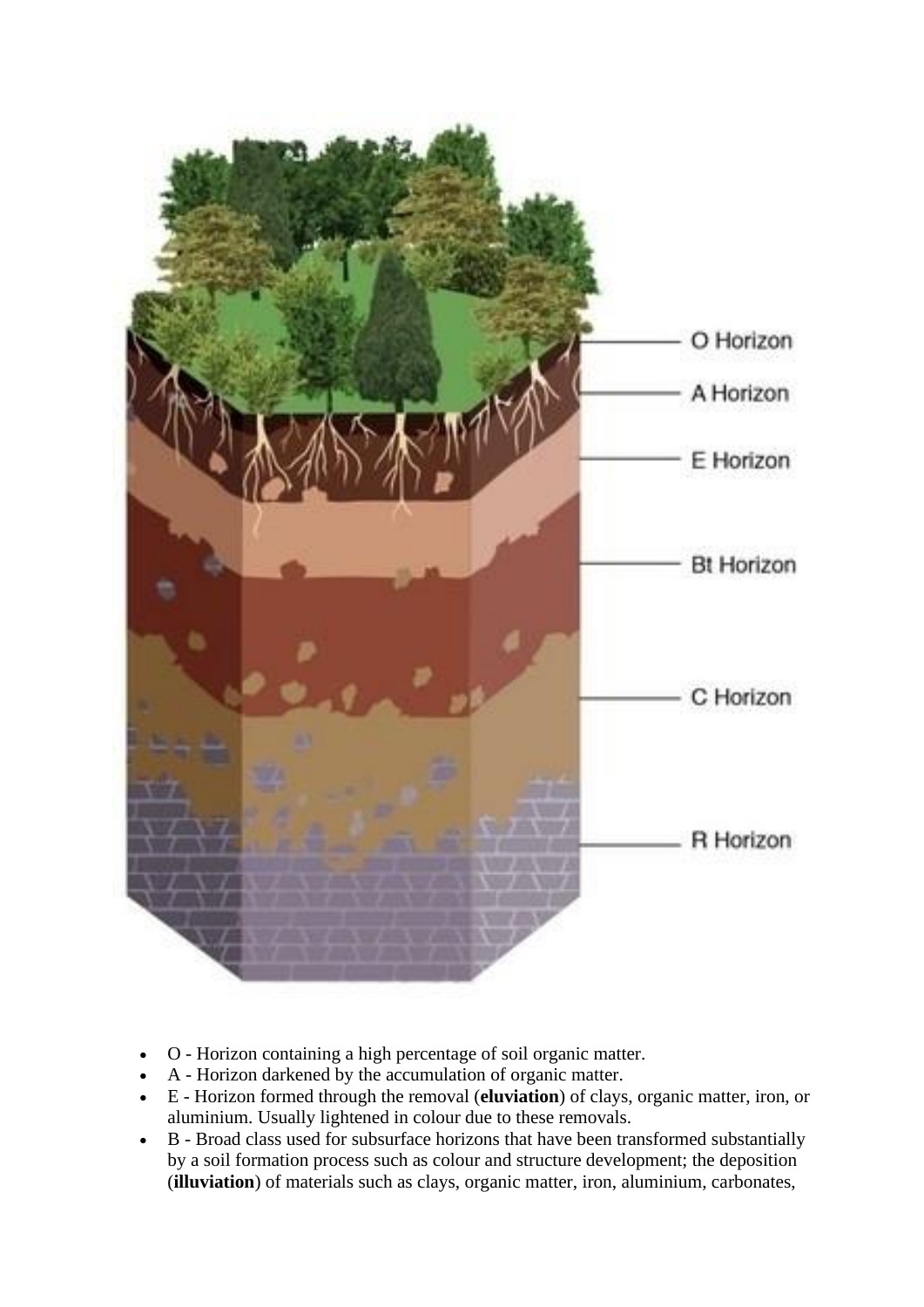or gypsum; carbonate or gypsum loss; brittleness and high density; or intense weathering leading to the accumulation of weathering-resistant minerals.

- C A horizon minimally affected or unaffected by the soil formation processes.
- R Bedrock.

# **Types of Indian Soil**

India is an Agrarian country  $&$  Soil is its prime resource. It plays a vital role in the economy of India as our industries are mainly **Agro-based**. About **65 to 70%** of the total population of the country is depended on agriculture. In India, the soil study is carried out by the institutes-**National Bureau of Soil Survey** and the **Land Use Planning an Institute** under the control of the **Indian Council of Agricultural Research (ICAR).**

## **On the basis of genesis, colour, composition and location, the soils of India have been classified into six types:**

- Alluvial Soil
- Regur or Black Soil
- Red Soil
- Laterite Soil
- Desert Soil
- Mountain Soil



**1. Alluvial Soil**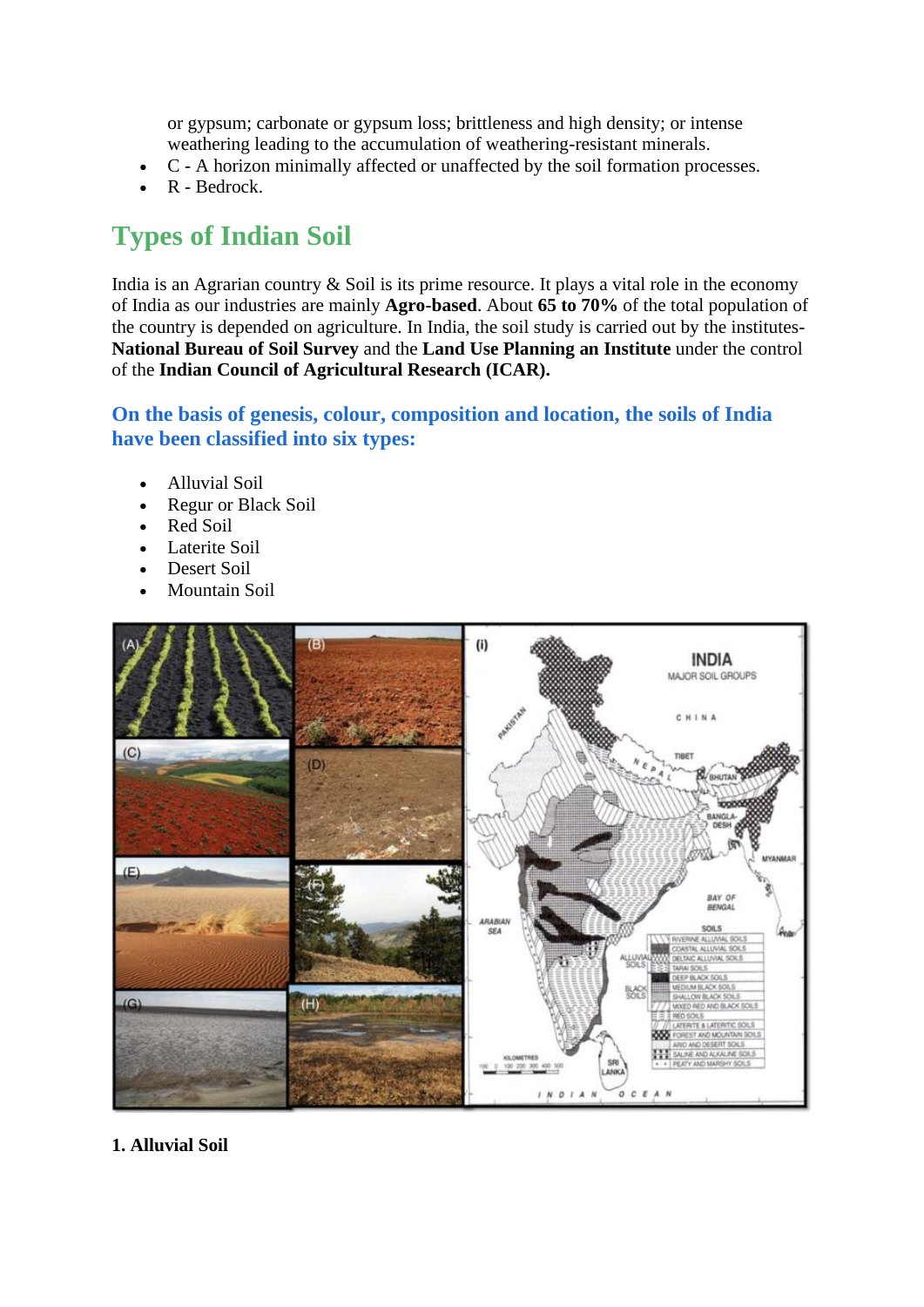- Deposition of materials by sea and river is called **alluvium** and the soil formed due to deposition of alluvium is called as alluvial soil.
- This type of soil mainly found in the **Indo-Ganga and Brahmaputra plain** i.e. the whole northern plain and in some parts of the river basin in the south and some plateau region.
- This soil is also found in the deltas of the Mahanadi, Godavari, Cauvery and Krishna.
- Alluvial soil can be broadly categorised in two types i.e. **New alluvial soil (Khadar) and old alluvial soil (Bhangar).** Both the Khadar and Bhangar soils contain calcareous concretions (Kankars).
- Old alluvial soils are found in slightly elevated areas far away from the river and are clayey and sticky.
- The new alluvial soil is found in the **floodplain** of the river and is much fertile in comparison to the old alluvial soil.
- **Crops Grown:** the Alluvial soil is suitable for the **Rabi** and **Kharif** crop like cereals, cotton, oilseeds and sugarcane.
- These are the largest soil groups covering about 15 lakh sq km or about **46 per cent** of the total area.

### **2. Regur or Black soil**

- The regur or black soils have developed extensively upon the **Lava Plateaus** of Maharashtra, Gujarat, Madhya Pradesh mainly Malwa and are formed due to **volcanic activities.**
- These soils are very fertile and contain a high percentage of **lime, iron** and a moderate amount of **potash**.
- The type of soil is especially suited for the cultivation of cotton and hence sometimes called **'black cotton soil**.'
	- **Crops Grown:** Cotton, Jowar, Wheat, Linseed, Gram, Fruit and Vegetable.
- The black soil is highly retentive of moisture.

#### **3. Red Soil**

- Red soils develop on **granite and geneses** rocks under low rainfall condition i.e. due to weathering of the **metamorphic rocks.**
- These soils are red in colour due to the high concentration of **Iron Oxide.**
- These soils are friable and medium fertile and found mainly in almost whole of Tamil Nadu, South-eastern Karnataka, North-eastern and South-eastern Madhya Pradesh, Jharkhand the major parts of Orissa, and the Hills and Plateaus of North-east India.
- These soils are deficient in Phosphoric acid, organic matter and nitrogenous material.
- Crops Grown: Wheat, Rice, Millet's, Pulses.

## **4. Laterite Soil**

- Laterite is a kind of clayey rock or soil formed under **high temperature** and **high rainfall** and with alternate dry and wet period.
- Laterite and lateritic soils are found in South Maharashtra, the Western Ghats in Kerala and Karnataka, at places in Odisha, small parts of Chottanagpur and in some parts of Assam, Tamil Nadu, Karnataka, and in western West Bengal (particularly in Birbhum district).
- Crops Grown: Coffee, Cashew etc.